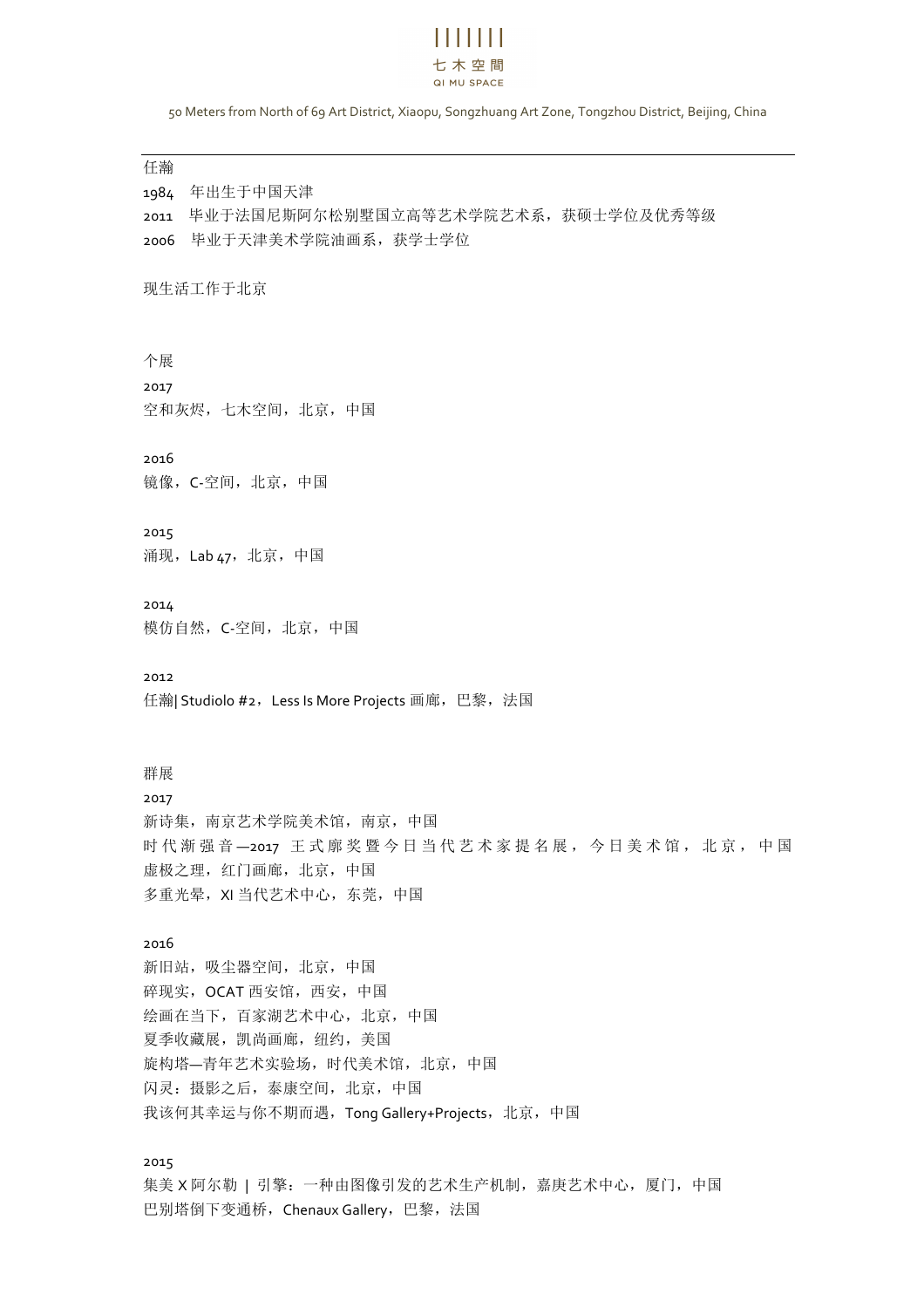# 11 1 1 1 1 1 1 七木空間 QI MU SPACE

50 Meters from North of 69 Art District, Xiaopu, Songzhuang Art Zone, Tongzhou District, Beijing, China

造物场,璘宝轩,上海,中国 炼金术, Between Art Lab, 上海, 中国 对白的对话,圣点空间,北京,中国 走出背景–靠近建筑的艺术,先农大院临展空间,天津,中国 New Beginnings,华尔道夫酒店,北京,中国 24 艺术计划–Naissance, 今日美术馆, 北京, 中国

## 2014

日常不安–第五届济南国际摄影双年展实验单元,山东工艺美术学院美术馆,济南,中国 废墟 2012/2014-再生空间计划, 梅尔希奥街 10 号, 法兰克福, 德国 远望地平线–中国青年艺术新音,亚洲艺术博物馆,尼斯,法国 飞地–再生空间计划#7, 消防队废墟, 北京, 中国 新视界–多媒介艺术融合集群展, 798 艺术中心, 北京, 中国 到灯塔去,蛋生空间,大连,中国 个体历程:艺术的制造与探索#1,BTTI 国际艺术交流中心,天津,中国 纸.在–艺术跨年展,天津美术馆,天津,中国

#### 2013

圣诞故事, Less Is More Projects 画廊, 巴黎, 法国 不在–再生空间计划#6, PAE 公司旧址, 北京, 中国 无界,柏林中国文化中心,柏林,德国 桥.邸蕴,奥地利驻中国大使馆,北京,中国 觉悟–天津青年当代艺术展,天津美术馆,天津,中国 Contemporary Spirituality, 圣路易斯教堂, 巴黎, 法国 不会画画的厨子不是好画家, Save42 空间, 天津, 中国 Zero Gravity, Less Is More Projects 画廊, 巴黎, 法国 通道–后院+再生空间计划, 尚美第三城, 淄博, 中国 你们还好吗–再生空间计划#3, 江山医药厂, 天津, 中国

#### 2012

We Love You, Less Is More Projects 画廊,巴黎,法国 风向–中国当代青年艺术家作品展, 莫斯科现代艺术美术馆(MMOMA), 莫斯科, 俄罗斯 公寓–FIAC 特辑, Appartement - Galerie Dakota 画廊, 巴黎, 法国 引爆!CYAP 汇报展,光华路五号国际会展中心,北京,中国 Lightness, Less Is More Projects 画廊, 巴黎, 法国

#### 2011

Jeune Création 2011, 一〇四艺术中心, 巴黎, 法国 Art Protects, Yvon Lambert 画廊, 巴黎, 法国 Demain C'est Loin, La Marine 画廊和阿尔松别墅画廊, 尼斯, 法国

## 2005

制造的快感–北京文献展,索家村艺术区,北京,中国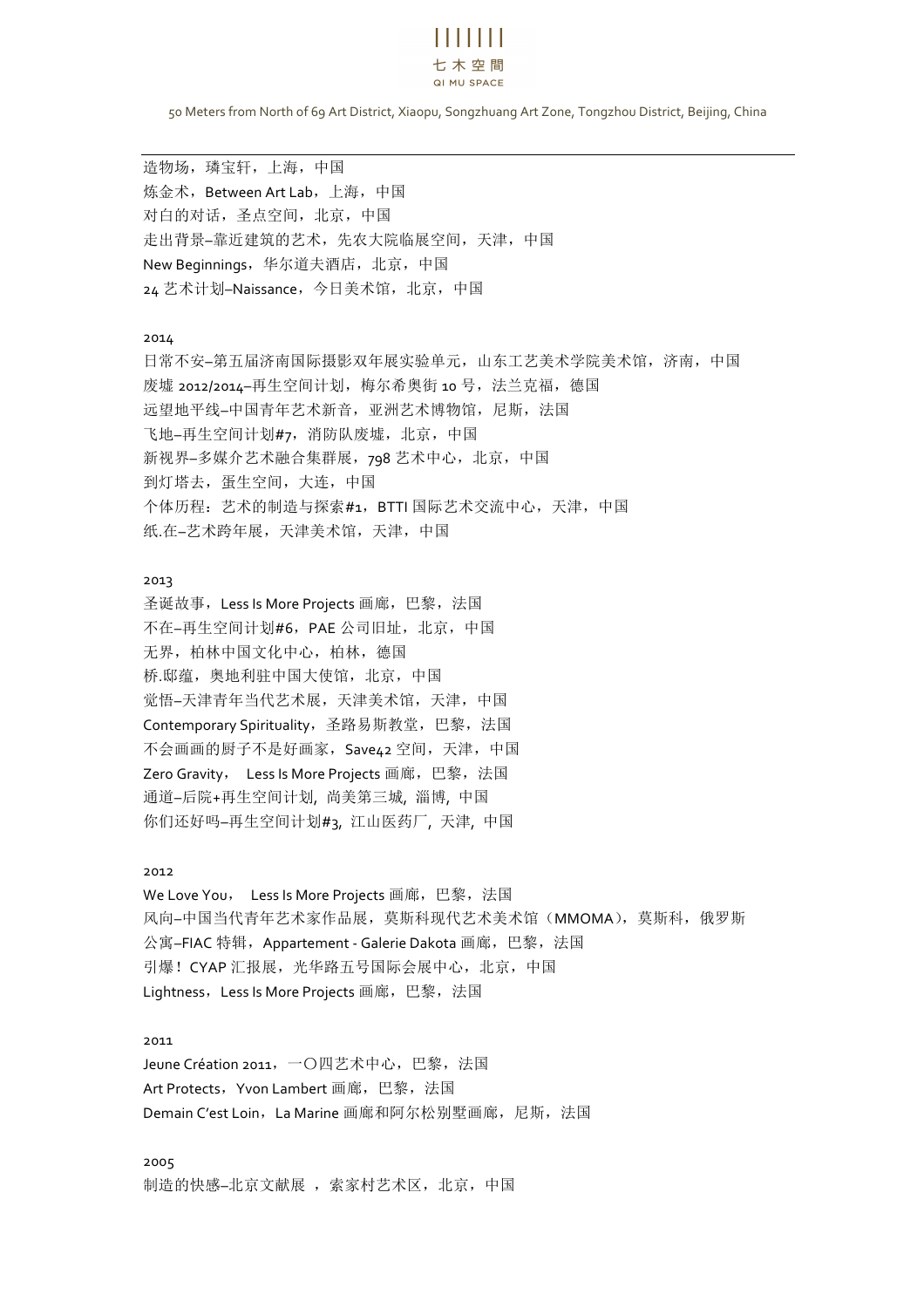# $\mathbf{H}$   $\mathbf{H}$   $\mathbf{H}$ 七木空間 QI MU SPACE

50 Meters from North of 69 Art District, Xiaopu, Songzhuang Art Zone, Tongzhou District, Beijing, China

2004

划痕–中国独立影像展 ,北京/天津/重庆/杭州/苏州/西安,中国 句集–青年艺术家联展,今日美术馆和清华大学,北京,中国

奖项

2017 "磐石奖",王式廓奖,今日美术馆,北京,中国

艺术组织 2015 Ajouter 艺术小组成员

2013 再生空间计划(SRP)联合创始人

工作

2013-2016 艺术教师和学术总监, BTTI 国际艺术交流中心, 天津, 中国

公共收藏

王式廓艺术基金会,北京,中国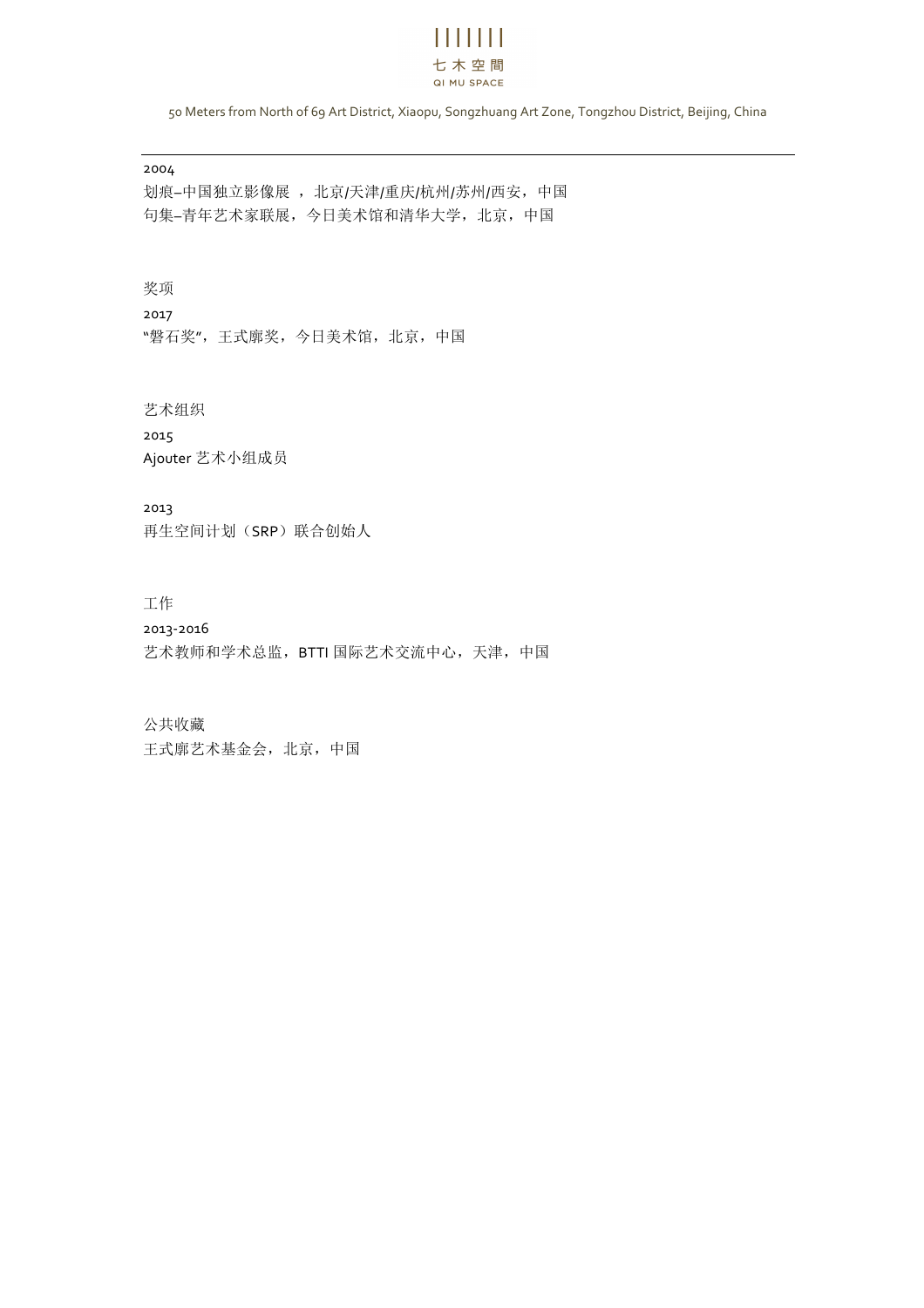

#### 50 Meters from North of 69 Art District, Xiaopu, Songzhuang Art Zone, Tongzhou District, Beijing, China

**Ren** Han 1984 Born in Tianjin, China 2011 DNSEP(MFA) With Honors, Art Department, École Nationale Supérieure d'Art de Nice, Villa Arson, France 2006 BA, Oil Painting Department, Academy of Fine Arts Tianjin, China

Lives and works in Beijing

Solo Exhibitions 2017 Void and Ashes, Qi Mu Space, Beijing, China

2016 Mirror Image, C-Space, Beijing, China

2015 Emergence, LAB 47, Beijing, China

2014 Emulating Nature, C-Space, Beijing, China

2012 Studiolo #2, Less Is More Projects, Paris, France

Group Exhibitions: 2017 A New Collection of Poetry, AMNUA, Nanjing, China Amassing Force - 2017 Wang Shikuo Award: Exhibition of Nominated , Contemporary Artists, Today Art Museum, Beijing, China Enigma of Existence, Red Gate Gallery, Beijing, China Multiple Halo, XI Contemporary Center, Dongguan, China

2016 

Old New Stand, Vacuum Gallery, Beijing, China Puzzles, OCAT Xi'an, Xi'an, China Now: Contemporary Painting, Baijiahu Art Center, Beijing, China Summer Selections, Klein Sun Gallery, New York, USA Up-Youth: Young Artists Experiment Field, Beijing Times Art Museum, Beijing, China Ghost in Flash: After Photography, Taikang Space, Beijing, China We Are Extremely Fortunate, Tong Gallery+Projects, Beijing, China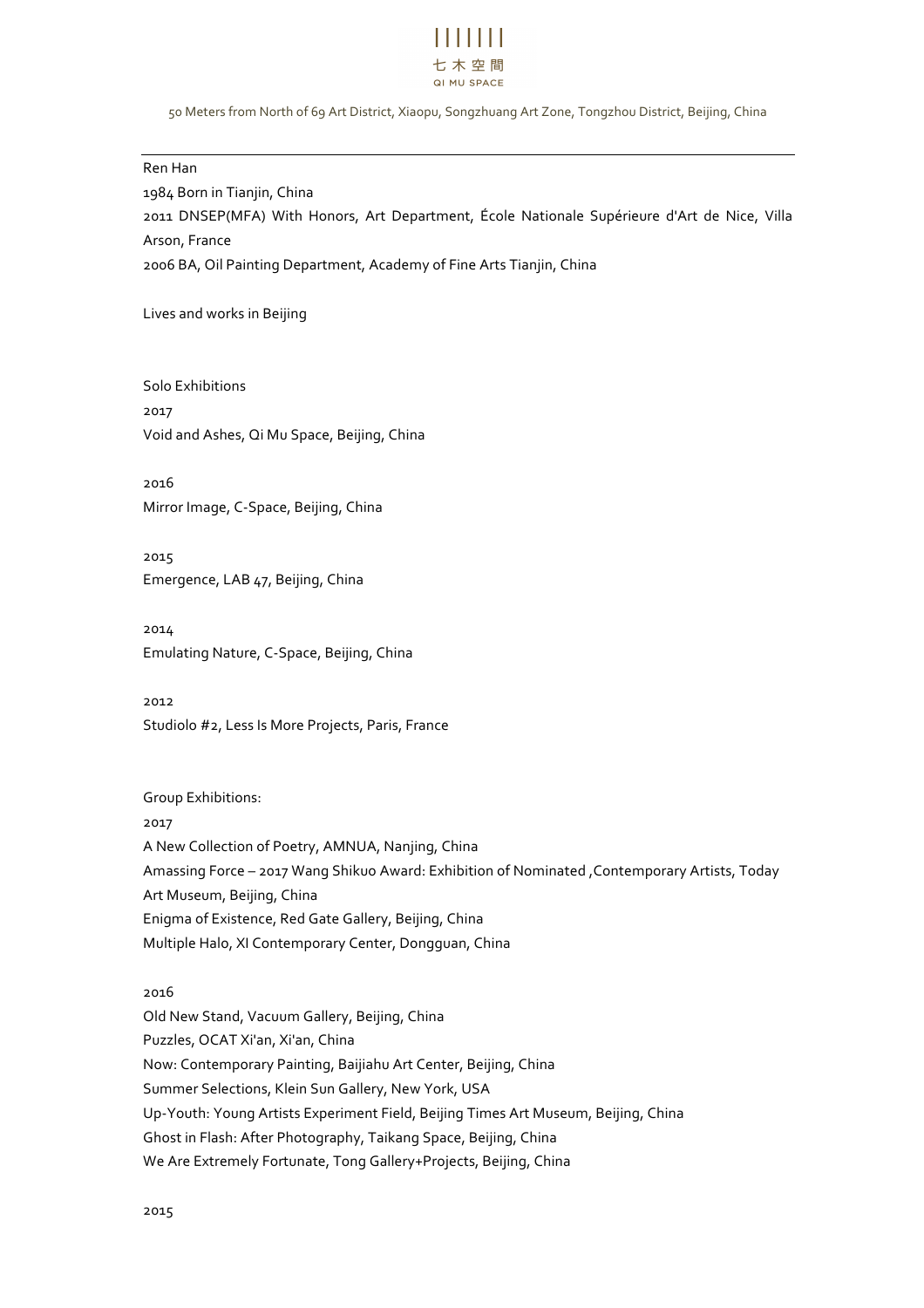

#### 50 Meters from North of 69 Art District, Xiaopu, Songzhuang Art Zone, Tongzhou District, Beijing, China

JIMEI x ARLES International Photo Festival| Engine: The Image-triggered Mechanism of Artistic Production, Jiageng Art Center, Xiamen, China Tours de Babel Changées en Ponts, Chenaux Gallery, Paris, France Making Factory, LinBART, Shanghai, China Alchemy, Between Art Lab, Shanghai, China Dialogue just is a dialogue, Grand Space, Beijing, China Beyond Background - Art Approaching Architecture, Xiannong Pop-Up Gallery, Tianjin, China New Beginnings, Waldorf Astoria, Beijing, China 24 Art Project - Naissance, Today Art Museum, Beijing, China

#### 2014

Everyday Anxiety – the 5th Jinan International Photography Biennial Experimental Section, Art Museum of Shandong University of Art & Design, Jinan, China Ruins 2012/2014 - Space Regeneration Projects, Melchiorstraße 10, Frankfurt, Germany Look Into the Far Horizon – New Voices of Chinese Contemporary Art, Musée des Arts Asiatiques, Nice, France in the contract of the contract of the contract of the contract of the contract of the contract of the contract of the contract of the contract of the contract of the contract of the contract of the contract o Enclave - Space Regeneration Projects #7, Former Fire Station, Beijing, China New Horizon, 798 Art Center, Beijing, China To The Lighthouse, EGG Space, Dalian, China Discovery Through Making: The Process in Art #1, BTTI International Art Exchange Center, Tianjin, China and the contract of the contract of the contract of the contract of the contract of the contract of the contract of the contract of the contract of the contract of the contract of the contract of the contract of the

Paper Being, Tianjin Art Museum, Tianjin, China

# 2013

Christmas Stories, Less Is More Projects, Paris, France Not There - Space Regeneration Project #6, Site of PAE, Beijing, China Unboundedness, China Cultural Center in Berlin, Berlin, Germany ABC, Austrian Embassy in China, Beijing, China Consciousness - Exhibition of Tianjin Contemporary Artists, Tianjin Art Museum, Tianjin, China Contemporary Spirituality, Eqlise Saint-Louis de l'hôpital de la Pitié-Salpêtrière, Paris, France A Cook Is Not A Good Painter If He Cannot Paint, Save 42 Space, Tianjin, China Zero Gravity, Less Is More Projects, Paris, France Pass, Back Yard + Space Regeneration Project, Some, Zibo, China Are You OK - Space Regeneration Project #3, Jiangshan pharmaceutical factory, Tianjin, China

# 2012

We Love You, Less Is More Projects, Paris, France New Directions: Young Chinese Contemporary Artists, Moscow Museum of Modern Art, Moscow, Russia and the contract of the contract of the contract of the contract of the contract of the contract of the contract of the contract of the contract of the contract of the contract of the contract of the contract of the Apartement #Special - FIAC, Appartement - Galerie Dakota, Paris, France Boom!, Beijing Guanghuas Art Exhibition Space, Beijing, China Lightness, Less Is More Projects, Paris, France